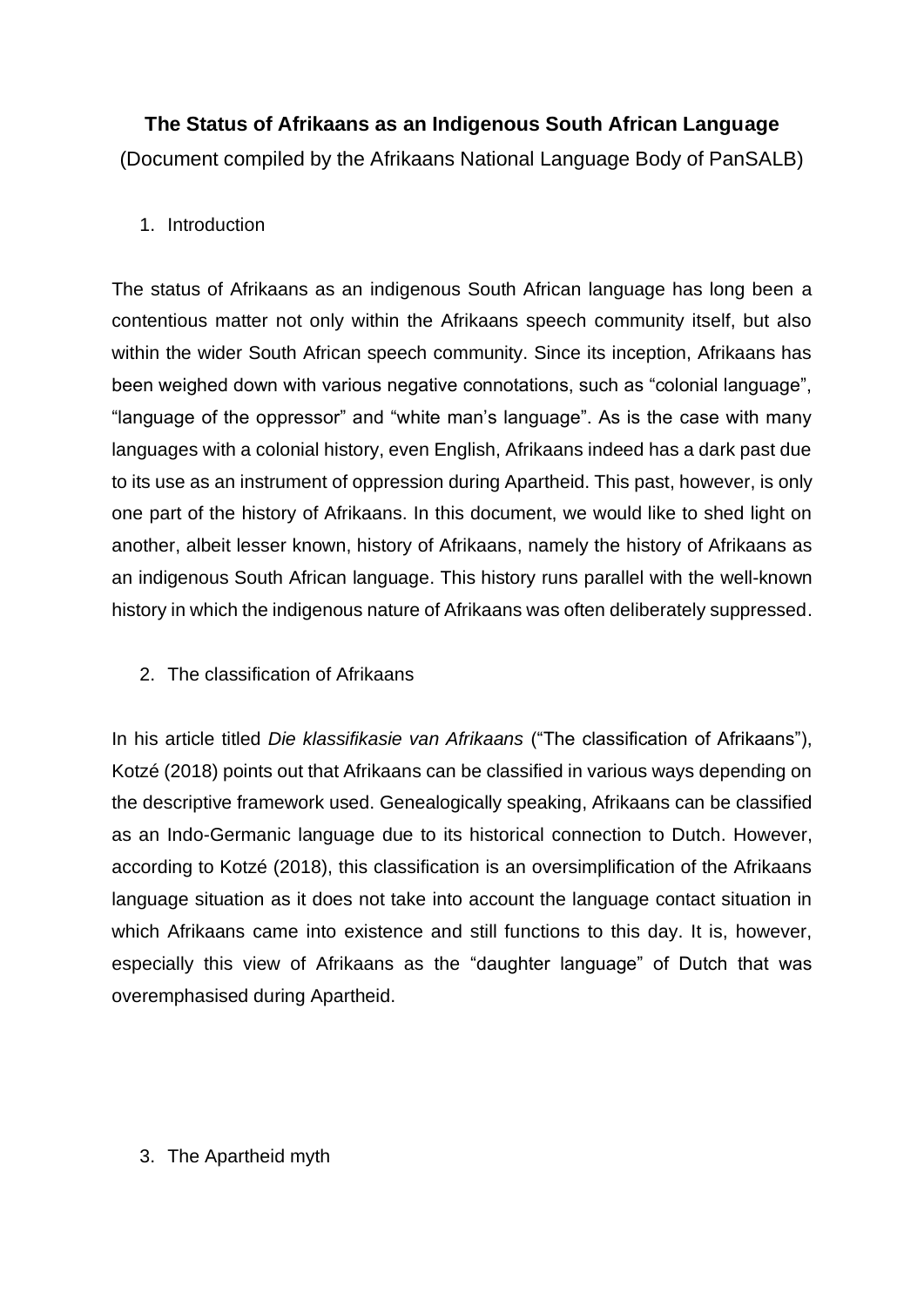Afrikaans had already been mobilised in the nationalist awakening of white Afrikaners at the end of the nineteenth century, but it was only after the South African War (also known as the Anglo-Boer War), which took place from 1899 to 1902, that Afrikaans increasingly became a symbol of white Afrikaners' struggle for recognition as a nation. The ideology of Afrikaner Nationalism, a racist nationalist movement, was tightly interwoven with an Afrikaans language movement that sought to appropriate Afrikaans as the language of the Afrikaner (cf. Webb & Kriel 2000:21-22, 30-42; McCormick 2006:98-103). Although about fifty percent of the native Afrikaans speaking population consisted of coloured people, the variety of Afrikaans that was selected to serve as the basis for Standard Afrikaans was mostly spoken by white speakers (Webb & Kriel 2000:22; McCormick 2006:92, 96). At the same time, the language varieties mostly spoken by coloured speakers of Afrikaans were stigmatised. Historical linguists overemphasised the role of Dutch in the genesis of Afrikaans while downplaying the role of language contact with non-white communities; dictionaries were compiled from an exclusively "white perspective"; and linguistic research was mostly focused on Standard Afrikaans (Webb & Kriel 2000:22-23). Standard Afrikaans was used to maintain the hegemony of white mother tongue speakers of Afrikaans through a process Myers-Scotton (1990) calls elite closure<sup>1</sup>, where the standard language variety is used as a filter "in an exclusionary, marginalising process" (Chick & Wade 1997:272). As the "exclusivisation of Afrikaans" caused "a rift between formal standard Afrikaans and its other varieties", "language-internal tension" was produced, which was "educationally, economically, culturally, and politically detrimental" to especially the coloured speakers of Afrikaans (Webb & Kriel 2000:23). This eventually resulted in a shift away from Afrikaans in favour of English as a first language among many coloured speakers of Afrikaans (Webb 2010:113; cf. Anthonissen 2009). For these speakers of Afrikaans, the standard language became a symbol of arrogance and cruelty (Webb 2010:112).

<sup>&</sup>lt;sup>1</sup> Elite closure is a strategy used by the socio-political elite to limit access to socioeconomic mobility and political power by people not proficient in the dominant language variety, thus maintaining the elite's own power and privilege by establishing certain language prerequisites (Myers-Scotton 1990:25, 27).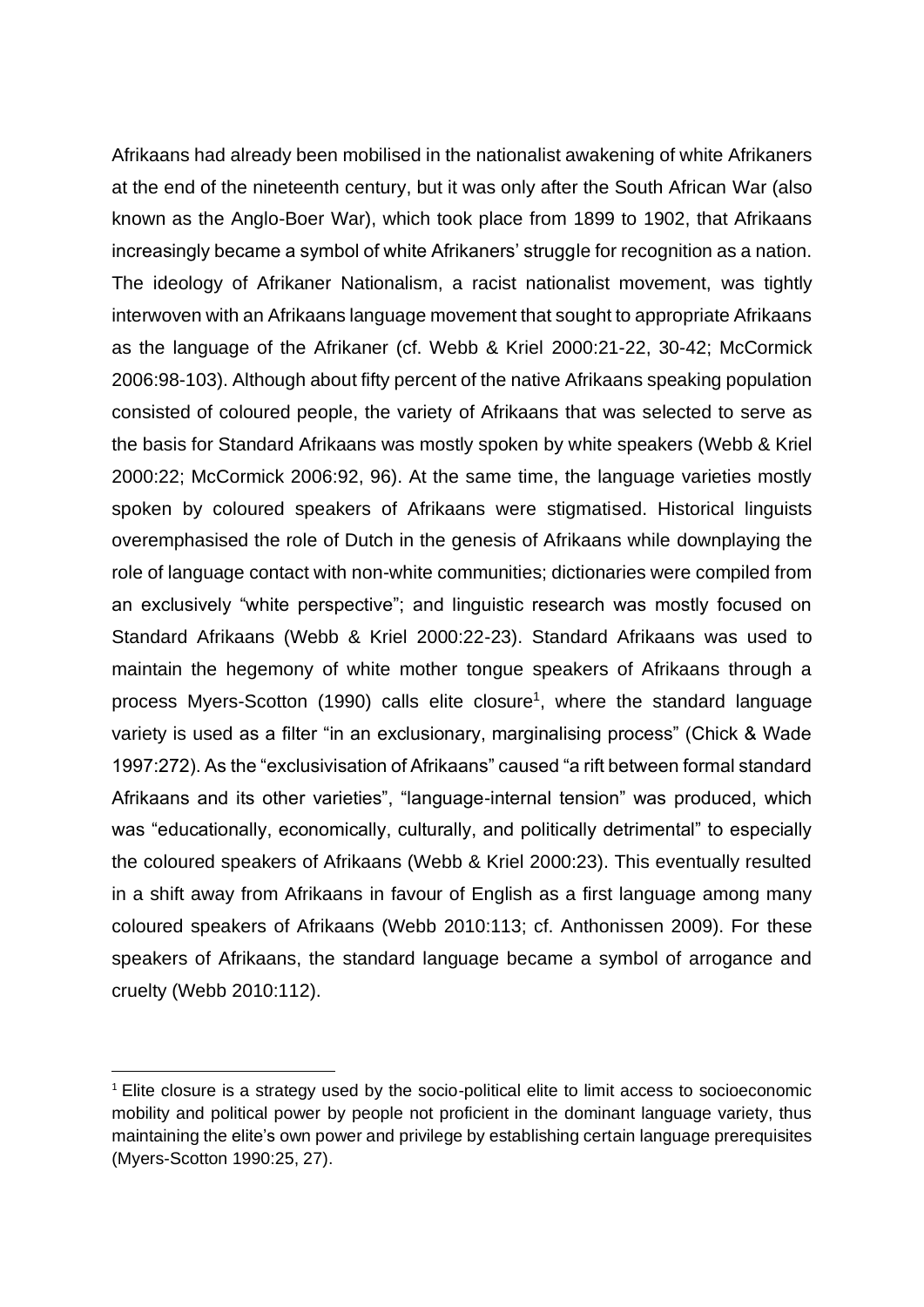### 4. The other story of Afrikaans

Sonn (2016) emphasises the ambiguity of the history of Afrikaans by referring to the position of coloured speakers of Afrikaans: On the one hand, they speak the language of the oppressor, but they themselves were also oppressed in this language. Sonn (2016) argues that it is therefore important to note that Afrikaans isn't solely the language of Apartheid, but also the language of the fight for freedom and reconciliation.

In this regard, Titus (2016) refers to the role of the coloured people of the Genadendal Printers in resisting colonial oppression by breaking away from Dutch in 1816. This shift away from Dutch would only occur about 60 years later, in 1875, under white Afrikaans speakers, for example with the attempts of the Genootskap van Regte Afrikaners ("Association of Real Afrikaners") to have the Bible translated into Afrikaans.

There was also visible resistance to colonial oppression from within the Afrikaans Muslim community. From 1862, Abu Bakr Effendi and his sons established Muslim Theological Schools in the Cape, Kimberley and Port Elizabeth (now Gqeberha), where the medium of instruction was Afrikaans (Molteno 1984:52). Various Afrikaans texts written in Arabic script was published by the Muslim community long before the Afrikaners even thought about writing in Afrikaans (cf. Davids 2011). The so-called Ghoema songs sung by Cape Malay slaves and their descendants, first in Malay-Portuguese, Malay-Dutch, and later Afrikaans, can be seen as satirical opposition to colonialism. During Apartheid, resistance against oppression continued in Afrikaans, especially at the University of the Western Cape's Afrikaans Department, which was one of the biggest departments of its kind during the seventies and eighties (Winberg 1992:132). These examples emphasise the status of Afrikaans as a language of resistance against Apartheid and as a struggle language.

Although our socio-political history often wants to paint Afrikaans as the language of racists, oppressors and nationalists, the language also has a history of antiimperialism, anti-colonialism and anti-apartheid activism. It is therefore important,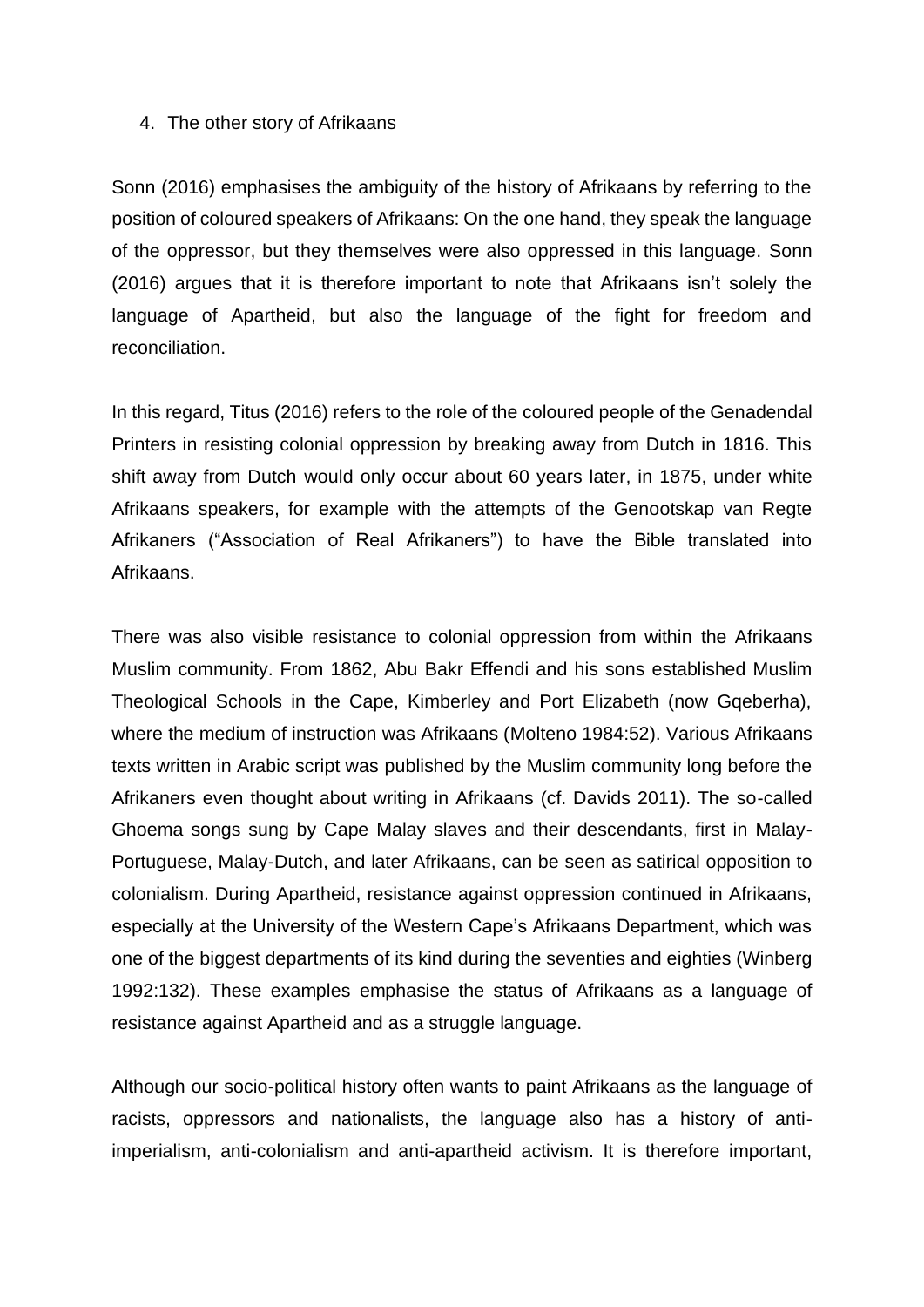when considering whether Afrikaans is an indigenous South African language, to take into account the whole story of Afrikaans.

### 5. The whole story of Afrikaans

The truth about Afrikaans that was often conveniently hidden during Apartheid, is that Afrikaans is the product of what Davids (1994) calls "acculturation". Acculturation, according to Davids (1994:113), is a phenomenon that exists when groups or individuals from different cultural groups are in constant direct contact with each other, resulting in a change in the original cultural patterns of both groups. At the settlement at the Cape, the local cultures of the Khoi-Khoi and San peoples and the foreign cultures of the Dutch colonisers, Germans, French, and imported slaves from different parts of Southeast Asia and the African coast all existed together in a collective society (Davids 1994:113). This racial mixing and social contact played an important role in the genesis of Afrikaans (Davids 1994:110).

Today it is widely accepted among Afrikaans historical linguists that Afrikaans is the product of the creolised Dutch of the free Blacks, slaves and lower classes at the Cape, as well as the Boers, slaves and Khoi-Khoi in the interior of South Africa at the beginning of the nineteenth century. This creolised Dutch developed from the social relationships between the slaves and their masters, between colonisers and free Blacks, among slaves, and between the Khoi-Khoi and colonisers during the seventeenth and eighteenth centuries (Davids 1994:113). But because Afrikaans dared not be seen as the product of racial mixing during Apartheid, white Afrikaner language historians hid the creole origins of Afrikaans in order to emphasise its European descent. The origin of Afrikaans was sought in its European history by casting it as a spontaneous development from seventeenth century Dutch, while simultaneously keeping the recognition of the contribution made by non-white speakers to a minimum (Davids 1994:112).

Although the core vocabulary of Afrikaans is borrowed from Dutch, changes to spoken Dutch at the Cape can be seen as early as 1671 (Davids 1994:112, 114). The impact of a variety of languages on Dutch was not merely limited to a few lexical items. The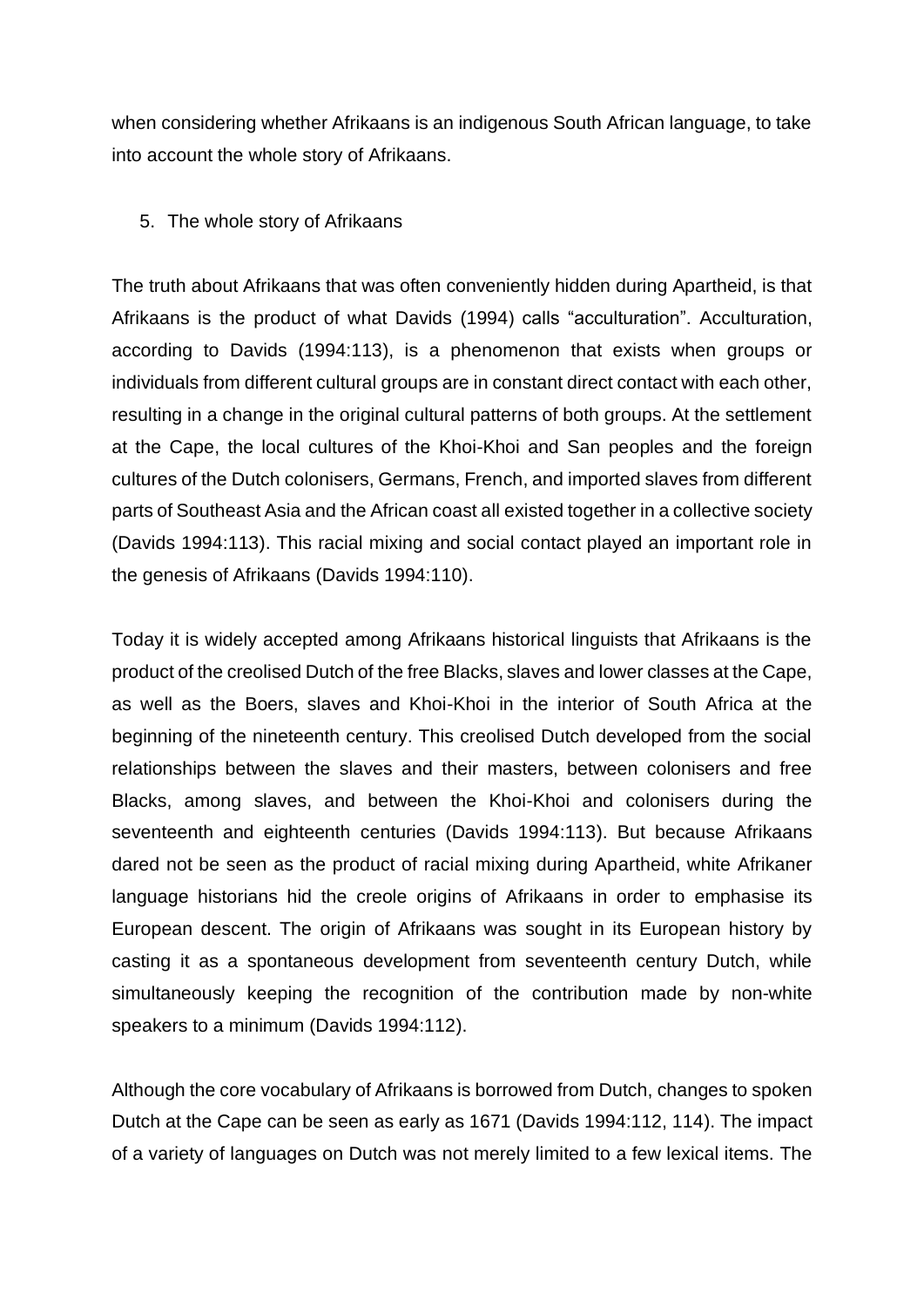grammar and phonology are borrowed, to a great extent, from the Malayo-Polynesian and Khoi and San languages that Dutch came into contact with at the Cape (Davids 1994:112, 118). These languages changed, in the words of Davids (1994:118), the soul of Dutch by introducing foreign elements to the lexicon, phonology, as well as the grammar. These elements changed Dutch to Afrikaans, but, more importantly, these changes didn't take place in Europe, but in the multilingual society of the first 100 years of white settlement at the Cape (Davids 1994:118). Acculturation is, in essence, responsible for the African roots of Afrikaans, according to Davids (1994:112). Davids (1994:116) even goes as far as saying that without the linguistic acculturation that took place at the Cape because the slaves came from different backgrounds and spoke different languages, Afrikaans wouldn't have existed.

From this creolistic viewpoint, Afrikaans has its genesis in a language contact situation where speakers from related as well as unrelated languages made their mark on the language that would eventually become known as Afrikaans (Kotzé 2018). And from a geopolitical point of departure, Afrikaans is an indigenous African language of South Africa that came into being and developed in Africa and is the only language that reflects the name of this continent (Kotzé 2018).

6. Final thoughts

Although the ANLB regards Afrikaans as an indigenous language, we are against any attempts by any organisation to use this status of Afrikaans as a loophole to avoid or oppose the introduction of other indigenous languages as additional languages in schools. As a body of PanSALB, which seeks to promote multilingualism, we believe that individual multilingualism is an asset in a multilingual country such as South Africa, and as such we fully support the introduction of additional indigenous languages into the school curriculum. Given the rich multicultural history of Afrikaans, we would like to see this indigenous language used in conjunction with – and not in opposition to – other indigenous South African languages, thus ensuring a truly multilingual environment in which speakers of Afrikaans can thrive as contributing members of the South African society.

### **Sources:**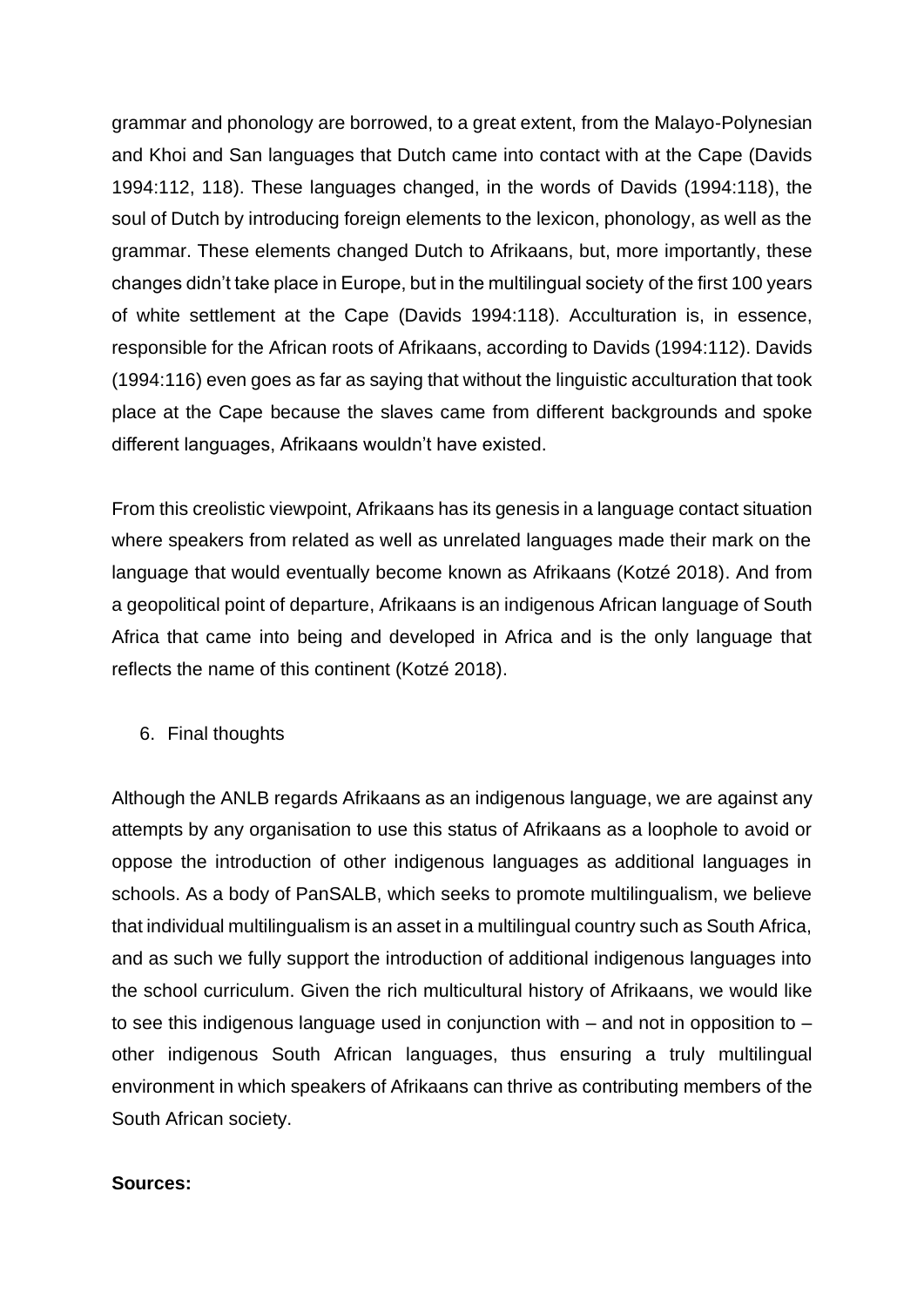Anthonissen, C. 2009. Bilingualism and language shift in Western Cape communities. *Stellenbosch Papers in Linguistics PLUS*, 38:1-23.

Chick, J.K. & Wade, R. 1997. Restandardisation in the direction of a new English: Implications for access and equity. *Journal of Multilingual and Multicultural Development*, 18(4):271-284.

Davids, A. 1994. Afrikaans – die produk van akkulturasie. In Olivier, G. & Coetzee, A. (eds.). *Nuwe perspektiewe op die geskiedenis van Afrikaans*. Pretoria: Southern Boekuitgewers. 110-119.

Davids, A. 2011. *The Afrikaans of the Cape Muslims*. Pretoria: Protea Book House.

Jansen, E. 2017. Afrikaans: A language on the move. In Gosselink, M., Holtrop, M. & Ross, R. (eds.). *Good Hope: South Africa and the Netherlands from 1600*. Rijksmuseum: Vantilt Publishers. 335-343.

Kotzé, E. 2018. Die klassifikasie van Afrikaans. *LitNet.* Available online: https://www.litnet.co.za/die-klassifikasie-van-afrikaans/ (Accessed: 2021, 18 April).

McCormick, K. 2006. Afrikaans as a lingua franca in South Africa: The politics of change. *International Journal of the Sociology of Language*, 177:91-109.

Molteno, F. 1984. The historical foundations of the schooling of black South Africans. In Kallaway, P. (ed.). *Apartheid and education: Education of black South Africans*. Johannesburg: Ravan Press. 45-107.

Myers-Scotton, C. 1990. Elite closure as boundary maintenance: The case of Africa. In Weinstein, B. (ed.). *Language policy and political development*. Norwood, New Jersey: Ablex. 25-42.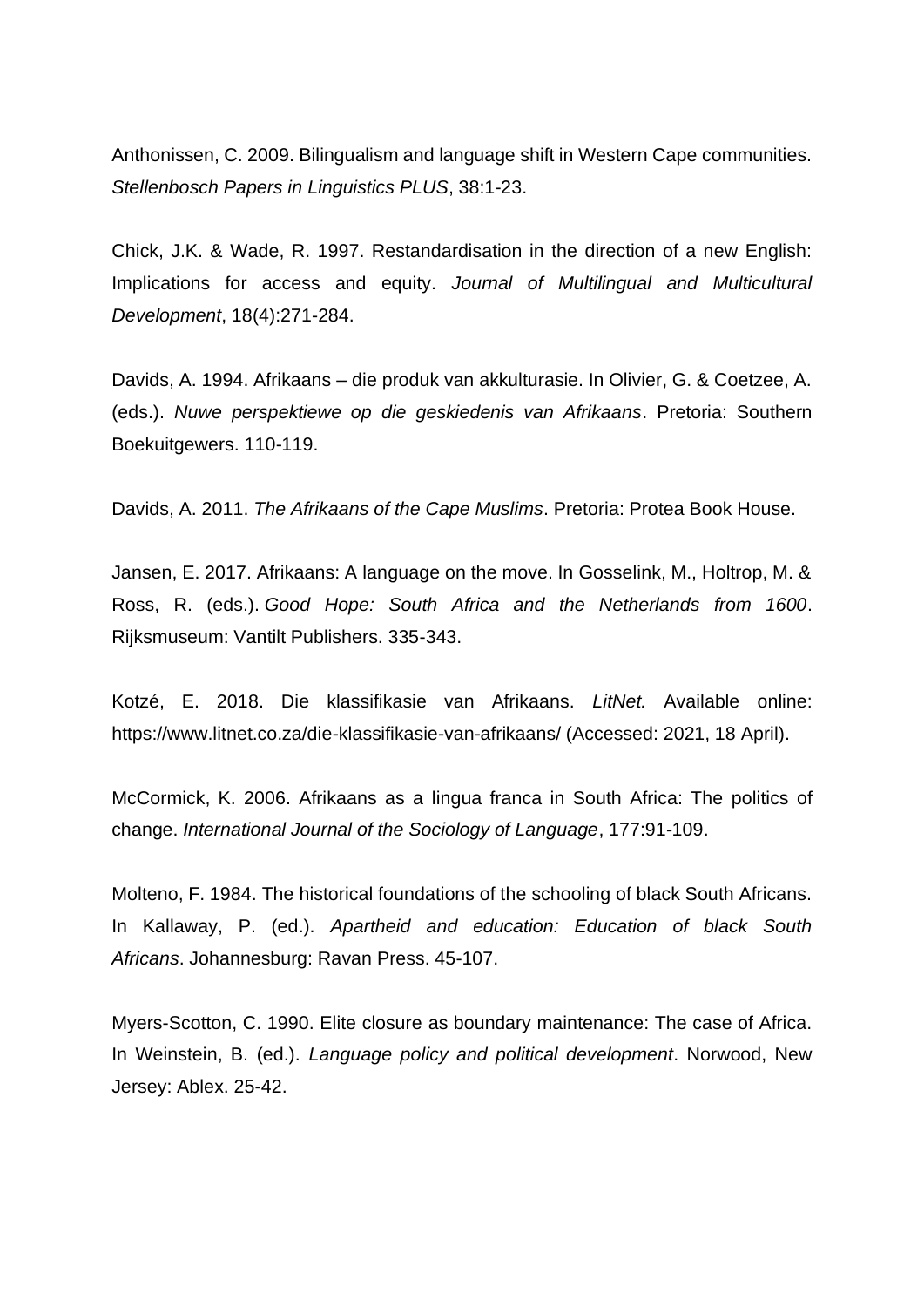Sonn, F. 2016. Voorwoord. In Carstens, W.A.M. & Le Cordeur, M. (eds.). *Ons kom van vêr: Bydraes oor bruin Afrikaanssprekendes se rol in die ontwikkeling van Afrikaans*. Tiger Valley: Naledi.

Titus, D. 2016. Afrikaanse boek van bruin kant? Taal en identiteit op die Afrikaanse werf. In Carstens, W.A.M. & Le Cordeur, M. (eds.). *Ons kom van vêr: Bydraes oor bruin Afrikaanssprekendes se rol in die ontwikkeling van Afrikaans*. Tiger Valley: Naledi.

Van Coller, H. & Steyn, J. 2005. Taal en taalaktivisme in 'n tyd van transformasie. *Stilet*, 17(3):66-90.

Webb, V. 2010. Constructing an inclusive speech community from two mutually excluding ones: The third Afrikaans language movement. *Tydskrif vir Letterkunde*, 47(1):106-120.

Webb, V. & Kriel, M. 2000. Afrikaans and Afrikaner nationalism. *International Journal of the Sociology of Language*, 144:19-49.

Winberg, C. 1992. Satire, slavery and the ghoemaliedjies of the Cape Muslims. *New Contrast*, 19(4):78-96.

#### **Additional sources:**

Carstens, W.A.M. & Raidt, E.H. 2017. *Die storie van Afrikaans: uit Europa en van Afrika. Biografie van 'n taal.* Deel 1*.* Pretoria: Protea Boekhuis.

Carstens, W.A.M. & Raidt, E.H. 2019. *Die storie van Afrikaans: uit Europa en van Afrika. Biografie van 'n taal.* Deel 2*.* Pretoria: Protea Boekhuis.

Ponelis, F.A. 1993. *The development of Afrikaans*. Frankfurt am Main: Peter Lang Verlag.

Van Rensburg, C. 2012. *So kry ons Afrikaans*. Pretoria: LAPA Publishers.